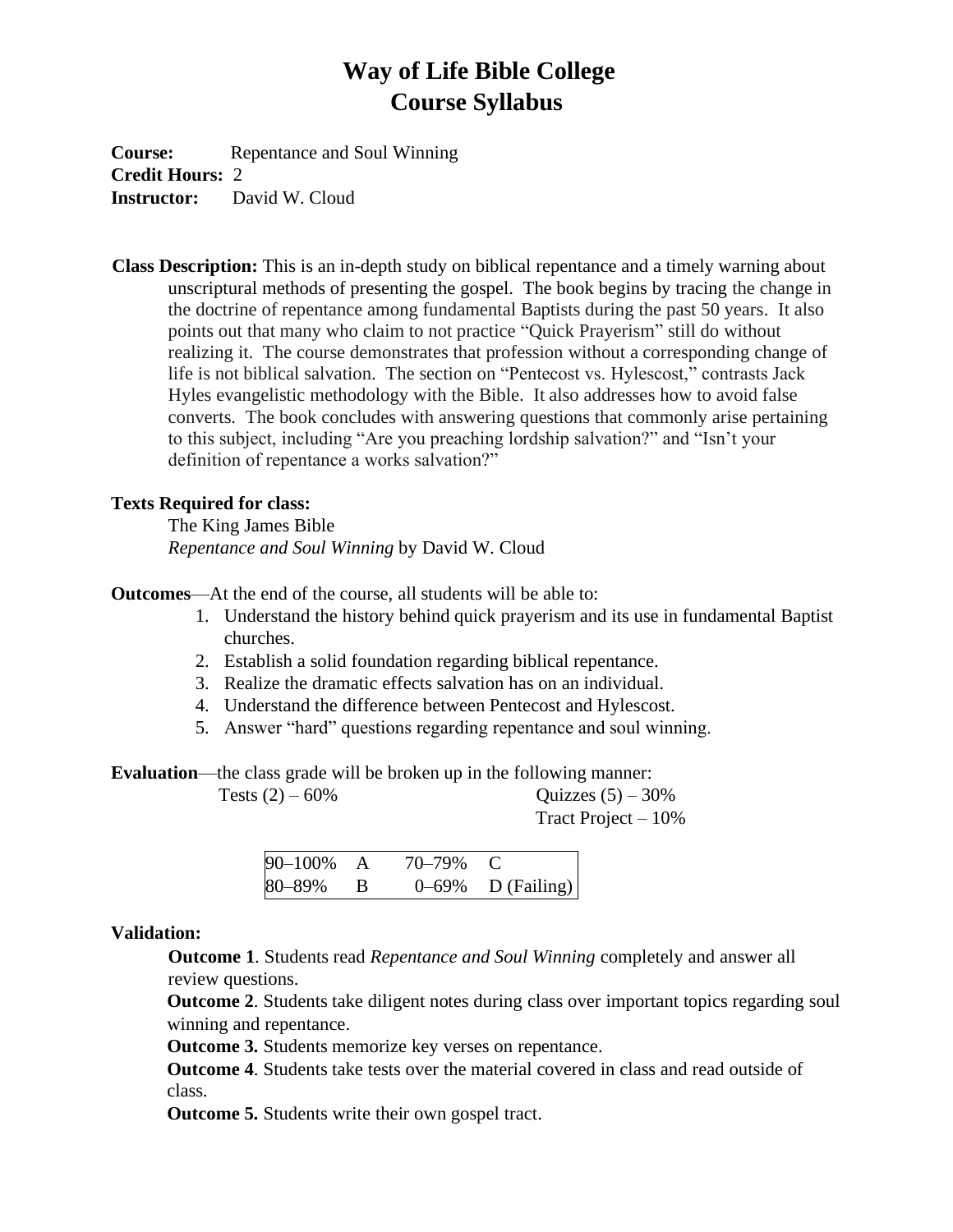#### **There are two options for taking this class. They are the following:**

• **Slower Pace-15 Week Option** This option takes a total of 15 weeks and has regular assignments two times every week: Tuesdays and Thursdays.

## • **Advanced-One Month Option** This option takes a total of 4 weeks and has regular assignments six times every week: Monday, Tuesday, Wednesday, Thursday, Friday, and Saturday.

-----------------------------------------Slower Pace-15 Week Option-----------------------------------------

#### **Course Outline:**

# **Week Topics**

- 1 Introduction
- 2 Fundamental Baptists and Quick Prayerism
- 3 Fundamental Baptists and Quick Prayerism
- 4 Rejecting "Quick Prayerism" but Still Practicing It/ Biblical Repentance
- 5 Biblical Repentance
- 6 Biblical Repentance
- 7 **Test 1/** Does Salvation Make a Difference?
- 8 Does Salvation Make a Difference?
- 9 Pentecost vs. Hylescost
- 10 Pentecost vs. Hylescost/ How to Avoid False Professions
- 11 How to Avoid False Professions
- 12 How to Avoid False Professions/ Questions Answered
- 13 Questions Answered
- 14 Questions Answered/ Study and work on Project
- 15 **Test 2 (Final)**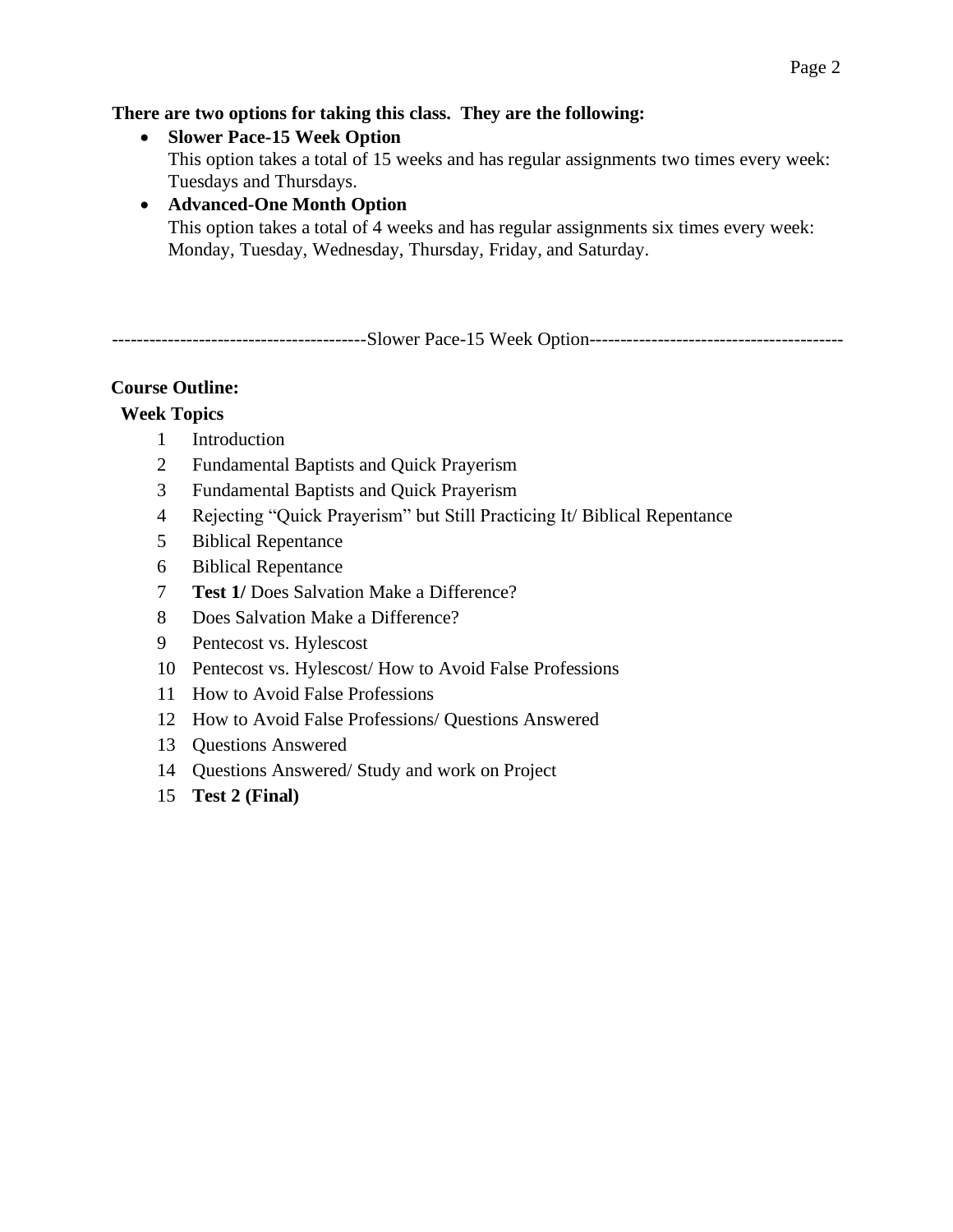| <b>Weeks:</b>  | <b>Assignments:</b>              |                                  |  |  |  |
|----------------|----------------------------------|----------------------------------|--|--|--|
| Weeks          | Tuesday                          | Thursday                         |  |  |  |
| 1              | No assignment                    | Pages 1-6                        |  |  |  |
| $\overline{2}$ | Pages 7-16                       | Pages 16-25                      |  |  |  |
|                | Quiz 1-2 Corinthians 5:17        |                                  |  |  |  |
| $\overline{3}$ | Pages 26-35                      | Pages 35-45                      |  |  |  |
| $\overline{4}$ | Pages 46-53                      | Pages 54-61                      |  |  |  |
|                | Quiz 2-1 Thessalonians 1:9       |                                  |  |  |  |
| 5              | Pages 61-68                      | Pages 69-76                      |  |  |  |
| 6              | Pages 76-85                      | Pages 85-94                      |  |  |  |
|                | <b>Quiz 3-Luke 24:47</b>         |                                  |  |  |  |
| $\tau$         | Test 1-                          | Pages 95-101                     |  |  |  |
|                | <b>Intro-Biblical Repentance</b> |                                  |  |  |  |
| 8              | Page 101-107                     | Page 107-113                     |  |  |  |
| 9              | Pages 114-121                    | Page 121-126                     |  |  |  |
| 10             | Pages 127-131                    | Page 132-138                     |  |  |  |
|                | <b>Quiz 4-Acts 17:30</b>         |                                  |  |  |  |
| 11             | Pages 138-144                    | Page 144-150                     |  |  |  |
| 12             | Pages 151-158                    | Page 159-163                     |  |  |  |
|                | Quiz 5-2 Corinthians 7:9         |                                  |  |  |  |
| 13             | Pages 163-170                    | Page 170-176                     |  |  |  |
| 14             | Pages 177-180                    | Study and work on Project        |  |  |  |
| 15             | <b>Gospel Tract Project</b>      | <b>Test 2-Final (Cumulative)</b> |  |  |  |
|                |                                  |                                  |  |  |  |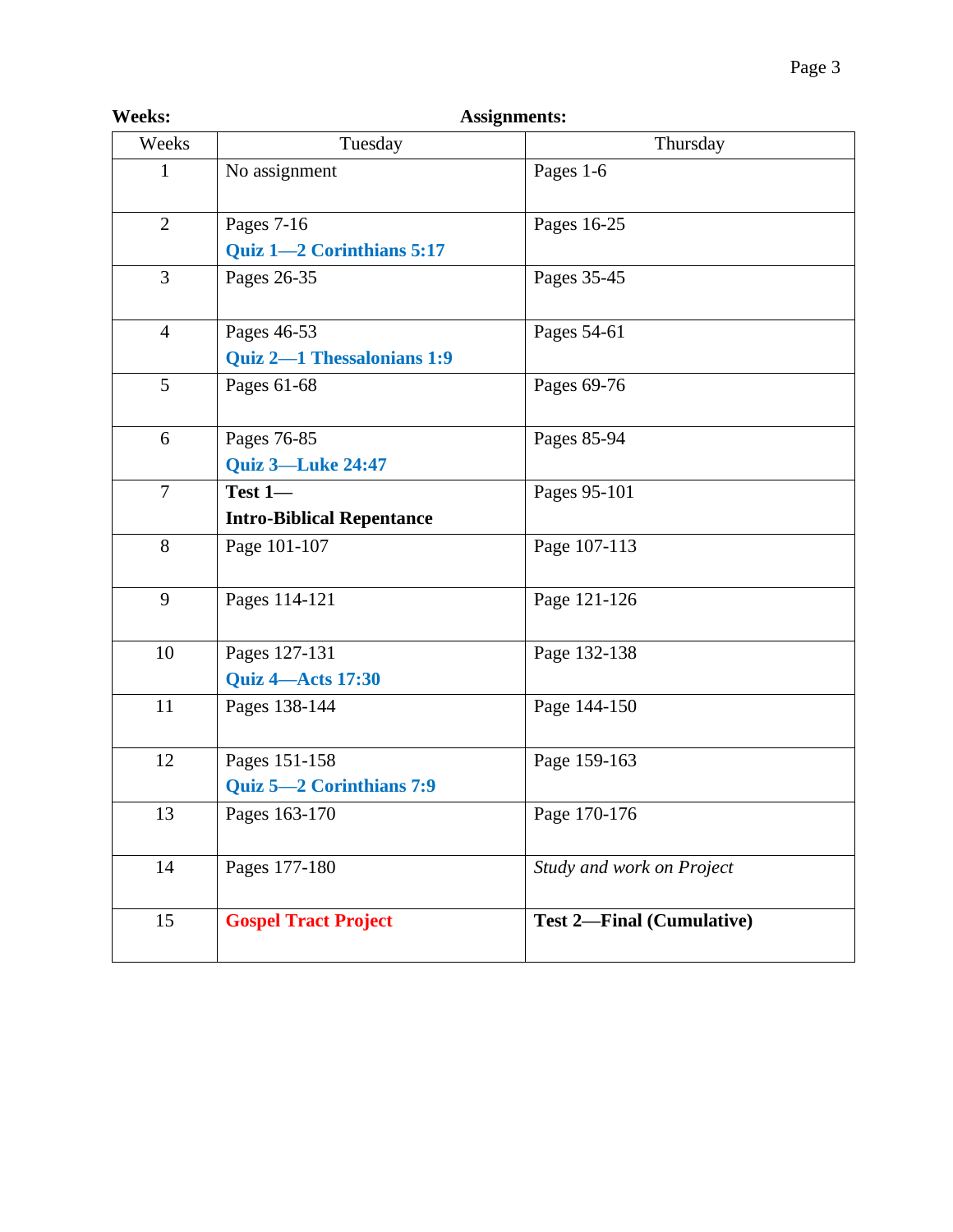|--|--|

#### **Course Outline:**

#### **Week Topics**

- 1 Intro/ Fundamental Baptists and Quick Prayerism/ Rejecting "Quick Prayerism" but Still Practicing It
- 2 Biblical Repentance/ **Test 1/** Does Salvation Make a Difference?
- 3 Does Salvation Make a Difference/ Pentecost vs. Hylescost/ How to Avoid False Professions
- 4 How to Avoid False Professions/ Questions Answered/ **Test 2 (Final)**

| Weeks          |                  |                   | <b>Assignment</b>                                         |                  |                   |                                                                            |
|----------------|------------------|-------------------|-----------------------------------------------------------|------------------|-------------------|----------------------------------------------------------------------------|
| Wk             | Monday           | Tuesday           | Wednesday                                                 | Thursday         | Friday            | Saturday                                                                   |
| $\mathbf{1}$   | Pages 1-6        | Pages $7-16$      | Pages 16-25<br>Quiz $1-$<br>2 Cor. 5:17                   | Pages 26-35      | Pages 35-45       | Pages 46-53<br>Quiz 2-<br>1 Thess. 1:9                                     |
| 2              | Pages 54-61      | Pages 61-68       | Pages 69-76<br>$Quiz$ 3-<br><b>Luke 24:47</b>             | Pages 76-85      | Pages 85-94       | $Test 1 -$<br>Intro-<br><b>Biblical</b><br>Repentance<br>Pages 95-<br>101  |
| $\overline{3}$ | Page 101-<br>107 | Page 107-<br>113  | Pages 114-<br>121<br><b>Quiz 4</b> —<br><b>Acts 17:30</b> | Page 121-<br>126 | Pages 127-<br>138 | Pages 138-<br>144                                                          |
| $\overline{4}$ | Page 144-<br>150 | Pages 151-<br>158 | Pages 159-<br>163<br>Quiz $5-$<br>2 Cor. 7:9              | Page 163-<br>170 | Pages 170-<br>180 | <b>Gospel</b><br><b>Tract</b><br><b>Project</b><br>Test 2-<br><b>Final</b> |

#### **Details of Course Assignments:**

#### • **Reading Assignments**

Students are given reading assignments most days and must complete the assignments along with answering the corresponding questions.

#### • **Quizzes (5)**

Quizzes will be given on five Tuesdays (*for the slower-paced option*) scattered throughout the semester. These quizzes will **only** be verse quizzes.